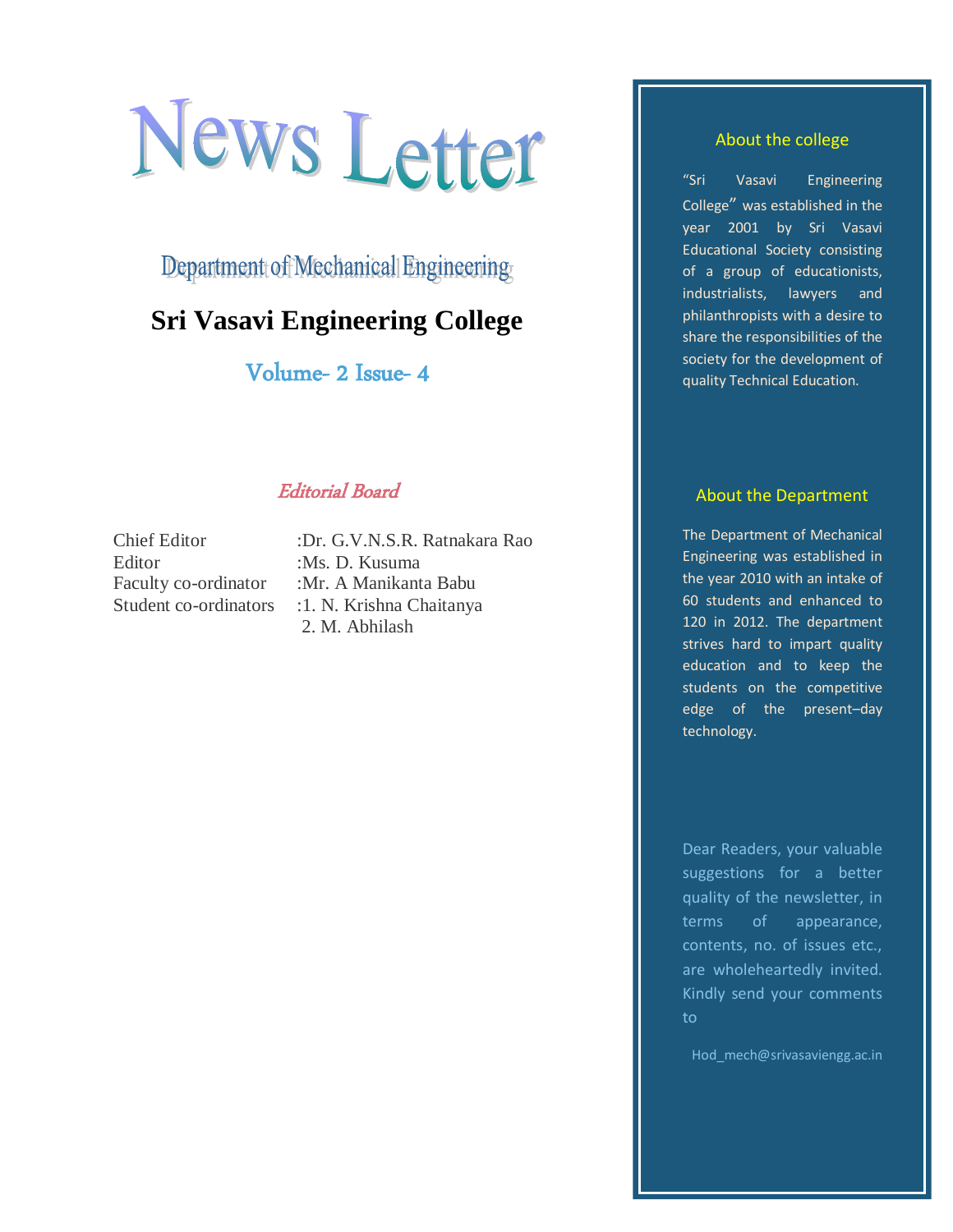# Guest lectures /seminars/FDP's organized in the Department

| S.NO | <b>DATE</b> | DESCRIPTION OF THE EVENT                                                                                                                                             |  |  |
|------|-------------|----------------------------------------------------------------------------------------------------------------------------------------------------------------------|--|--|
|      | 03/02/2015  | Guest lecture on "Design Fabrication and installation of off shore platforms at<br>KG Basin" by Prof. Illa satya Narayana, Retd. Chief manager, HSl,<br>Visakhaptnam |  |  |
| -2.  | 22/04/2015  | Guest lecture on "Different. Applications of Finite element methods" by Dr. A.<br>Gopala Krishna, Prof. of ME-JNTUK                                                  |  |  |

# Student participations

| S.NO | <b>MONTH &amp; YEAR</b> | <b>EVENT DESCRIPTION</b> | <b>EVENT VENUE</b> | <b>STUDENT NAME</b>                 |
|------|-------------------------|--------------------------|--------------------|-------------------------------------|
|      |                         | Basket Ball              |                    | <b>B</b> Sagar Hanuroop             |
|      |                         |                          |                    | Ch Venkanna                         |
| 3.   | FEB 2015                | Volley Ball              |                    | JNTU KAKINADA   K M S Chandrasekhar |
| 4.   |                         |                          |                    | V Pavan Kumar                       |
| 5.   |                         | Shuttle Badminton        |                    | S Kiranmai                          |

## Placements

|       |                     |            | Name of the employer                      | Date of interview and            |
|-------|---------------------|------------|-------------------------------------------|----------------------------------|
| S. No | <b>Student Name</b> | Regd. No.  | and<br>their website                      | Appointment letter/<br>job offer |
|       |                     |            |                                           |                                  |
| 1.    | Y. Tulasi Sri Divya | 12A85A0301 | Thermal Systems &<br>www.thermalindia.com | 09/03/2015 &<br>26/03/2015       |
| 2.    | M. Sriniyasa Rao    | 11A81A0330 |                                           |                                  |
| 3.    | B. Lalithambica     | 11A81A0308 |                                           |                                  |
| 4.    | K. Venkata Ramana   | 11A81A0328 | CADSYS &<br>www.cadsystech.com            | 18-03-2015                       |
| 5.    | D. Suresh Guptha    | 11A81A0311 |                                           |                                  |
| 6.    | B. Mani Teja        | 11A81A0305 |                                           |                                  |
| 7.    | P.N.S.R. Sai Kumar  | 11A81A0342 |                                           |                                  |
| 8.    | M. Srinivas Rao     | 11A81A0330 |                                           |                                  |